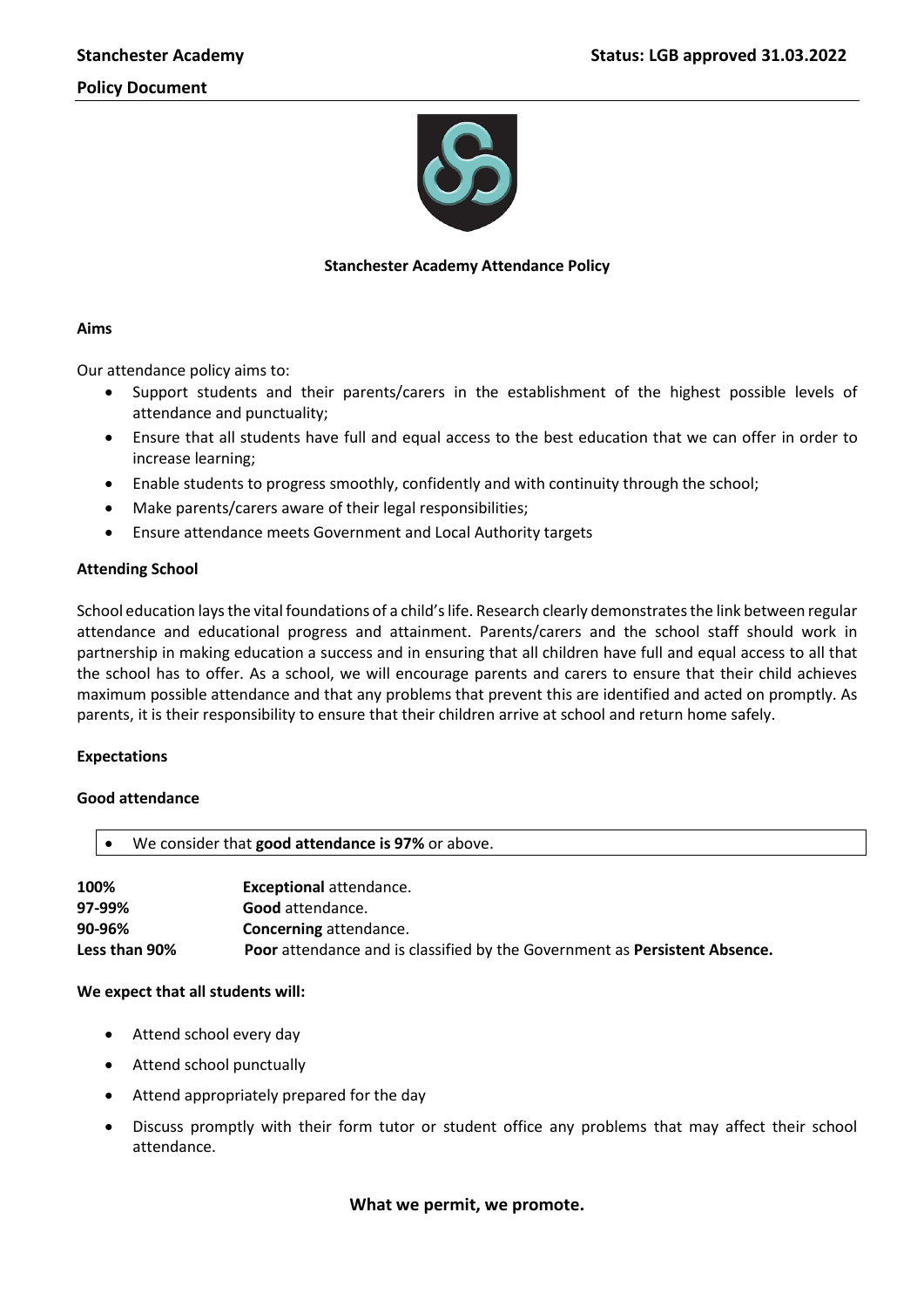#### **We expect that all parents/carers will:**

- Ensure regular school attendance and be aware of their legal responsibilities.
- Ensure that their child arrives at school punctually and prepared for the school day.
- Ensure that they contact the school **daily** of absence or if known in advance, whenever their child is unable to attend school.
- Contact school promptly whenever any problem occurs that may keep their child away from school.
- Notify the school of any home circumstances that might affect the behaviour and learning of their child.
- Notify school immediately of any changes to contact detail.
- Attend meetings at the school as requested.
- Provide medical evidence for absence as requested (this may be in the form of a date stamped compliment slip confirming your visit, or prescription or medicine bottle).

#### **We expect that the school will:**

- Provide a welcoming atmosphere.
- Provide a safe learning environment.
- Provide a sympathetic response to any child's or parent's concerns.
- Keep regular and accurate records of morning and afternoon attendance and punctuality and monitor each individual child's attendance and punctuality.
- Contact parents each day when a child fails to attend and where no message has been received to explain the absence.
- Follow up all unexplained absences to obtain explanations from parents. Although parents may offer a reason, only the school can authorise the absence. In the case of long term or frequent absence due to medical conditions, verifications from a GP or other relevant body will be requested.
- Encourage good attendance and punctuality through a system of reward and recognition.
- Regularly inform parents of the % attendance of all students.
- Make initial enquiries regarding students who are not attending regularly.
- Communicate with the Education Safeguarding Service (ESS) to monitor and support school attendance and welfare.
- Discuss irregular or unjustified patterns of attendance at fortnightly pastoral meetings with our Academy Attendance Officer. Failure by the family to comply with the planned support set by the Pastoral team may result in further actions, e.g. a referral to Team Around the School or request for support from the Education Safeguarding Service.
- Will notify the PEVP Panel after 15 days continuous medical absence.
- Refer for additional support that will assist good attendance, such as the school counsellor, mental health support team or CAMHS, where appropriate.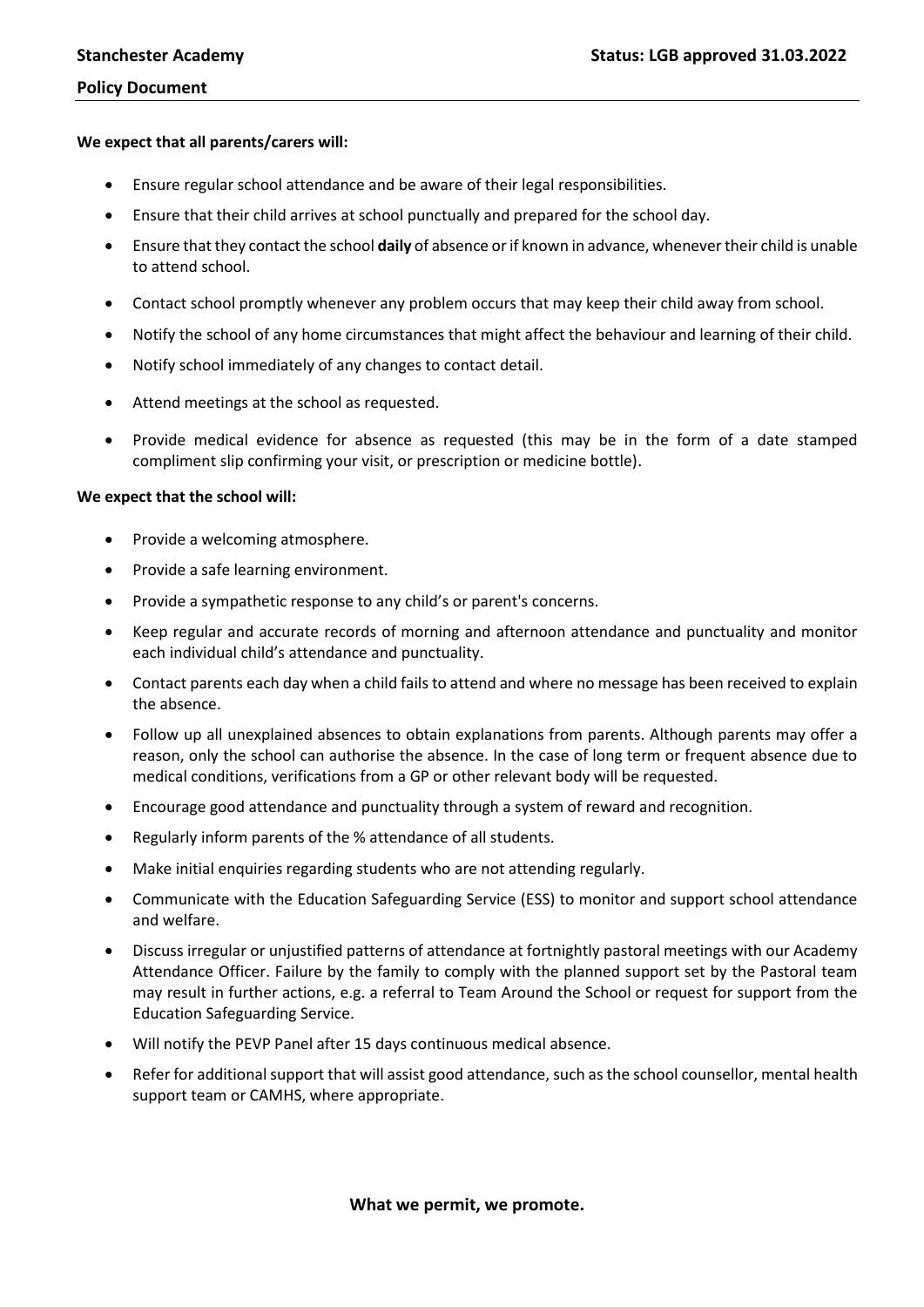#### **Registers, Punctuality and Lateness:**

Punctuality to school is crucial. Lateness into school causes disruption to that individual's learning and to that of the other students in the class. It is paramount therefore that all students arrive at school on time. The school is supervised from 7.50am and the gates opened until the bell at 8.20am before being closed for admission at 8.25am. Any students arriving after 8.20 however will be marked as late.

- By law, schools must take a morning and afternoon register and record the attendance or absence of every student.
- Registration takes place at 8.20am and students who arrive after 8.20am will be recorded as late to school.
- **Registers close at 8.50am.**
- Electronic registers are taken every lesson throughout the school day. Afternoon registration is taken at 1.50pm.

|             | Time  | Reg closes |
|-------------|-------|------------|
| AM register | 8.20  | 8.50       |
| Lesson 1    | 9.00  | 9.05       |
| Lesson 2    | 10.00 | 10.05      |
| Lesson 3    | 11.20 | 11.25      |
| Lesson 4    | 12.20 | 12.25      |
| Lesson 5    | 1.50  | 1.55       |

If a student arrives to lesson after the transition period and the register has closed a B2 late to lesson will be logged. This is a lunch time detention.

Persistent lateness by a student will be dealt with through the Head of Year. A meeting will be requested with parents.

## **Student Leaving During the School Day:**

During school hours the school staff are legally in loco parentis and therefore must know where the students are during the school day.

- Students are not allowed to leave the premises without prior permission from the school.
- Whenever possible, parents should try to arrange medical and other appointments outside of school time.
- Parents are requested to **confirm in writing,** by letter or email, the reason for any planned absence, the time of leaving, the expected return time.
- Students must sign out on leaving the school and be signed back in on their return at the main office.
- Where a student is being collected from the school, parents are to report to the school office before the student is allowed to leave the site.
- If a student leaves the school site without permission and we are aware of it, their parents will be contacted. Should the school be unable to make contact with the family it may be appropriate, in certain circumstances, to contact the Police and register the students as a missing person.

## **What we permit, we promote.**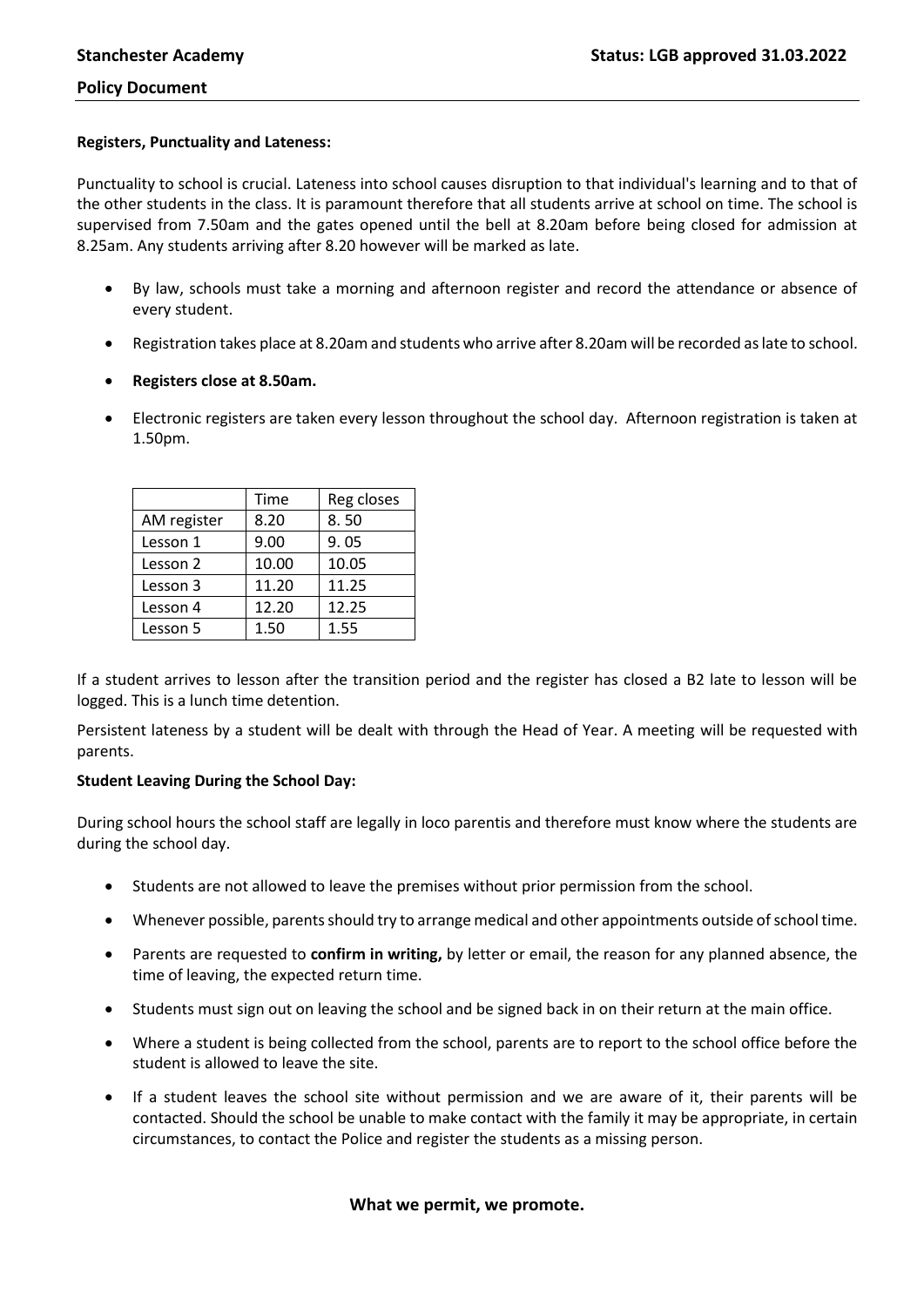## **Absence:**

- Students are expected to attend school for the entire duration of the academic year, unless there is an exceptional reason for the absence. There are two main categories of absences:
	- o Authorised Absence: is when the school has accepted the explanation offered as a satisfactory justification for the absence or given approval in advance for such an absence.
	- o Unauthorised Absence: is when the school has not received a reason for absence or has not approved the child's absence from school after a parent's request.

| Examples:                                                                                                                                                                                                                                                                                |                                                                                                                                                                                                             |  |  |
|------------------------------------------------------------------------------------------------------------------------------------------------------------------------------------------------------------------------------------------------------------------------------------------|-------------------------------------------------------------------------------------------------------------------------------------------------------------------------------------------------------------|--|--|
| Authorised absences:                                                                                                                                                                                                                                                                     | Unauthorised absences:                                                                                                                                                                                      |  |  |
| Genuine illness of the student;<br>Hospital/medical appointments unable to be<br>$\bullet$<br>booked after school;<br>Major religious observances;<br>Visits to prospective new schools;<br>$\bullet$<br>External exams or educational assessments;<br>$\bullet$<br>Compassionate leave. | Minor illness;<br>Shopping/day trip/visit to theme park;<br>A birthday treat;<br>Oversleeping due to a late night;<br>Looking after children/other family member;<br>Appointments for other family members. |  |  |

- When a parent telephones the school with information that their child is unable to attend due to illness or other circumstances, this may not be automatically authorised. A child's current and previous school attendance will be taken into consideration and as a result the absence may not be authorised.
- Keeping a child off school with minor ailments such as headache, sore throat or slight cold is not acceptable. Repeated absences will require us to request that the parent or carer obtain medical evidence from their doctor's surgery. This may be in the form of a date stamped compliment slip confirming your visit, or prescription or medicine bottle.

## **Leave of Absence**

The school holiday dates, and examination periods are published a year in advance and leave of absence **will not**  be authorised during these assessment periods. INSET days are published as soon as the school have agreed these but may be subject to change.

In line with the Government's amendments to the 2006 regulations, holidays during term time will NOT be authorised. The Principal and Governors have determined that:

- In **exceptional circumstances** permission may be granted for a maximum of five days of holiday providing your child has a good (97% or higher) attendance record over the previous three terms.
- Where leave of absence in term time is due to exceptional circumstances, an application form must be submitted for consideration in advance of the requested date. The Deputy Headteacher and welfare committee on behalf of the school governors will consider the request and inform parents/carers of their decision.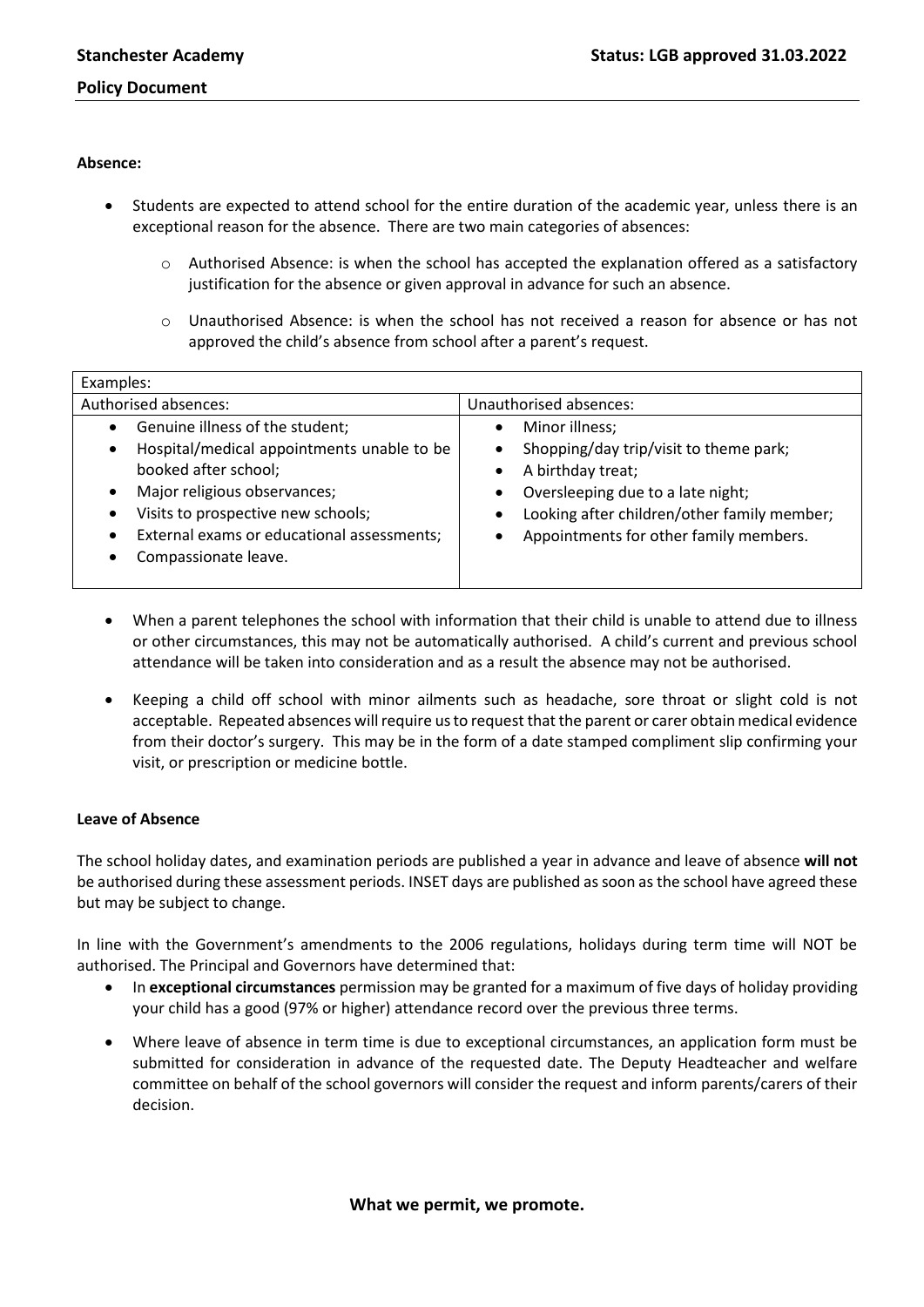## **Penalty Notices**

Penalty notices can be issued for unauthorised leave and may also be issued if a parent/carer fails to ensure regular school attendance.

## **Penalty Notices for Holidays**

In line with the amendments made to The Education (Penalty Notices) (England) Regulations 2007 please note the following:

- The Headteacher can now request that the local authority issue a Penalty Notice to **each** parent, when students are taken out of school for 5 or more day's holiday or leave of absence without school authorisation.
- The amount payable on issue of a Penalty Notice is £60 per parent, per child, if paid within 21 days of receipt of the notice, rising to £120 when paid within 28 days.
- If the Penalty Notice is not paid within 28 days the local authority is then obliged to prosecute for failing to ensure regular school attendance.

## **Changing Schools**

It is important that if families decide to send their child to a different school that they inform Stanchester Academy soon as possible.

A student will not be removed from the school roll until the student leaver form has been completed and the following information has been received and investigated:

- The date the student will be leaving the school and starting the next
- The address of the new school
- A new home address if appropriate

The student's school records will then be sent to the new school. In the event that the school has not been informed of the above information, the family will be referred to the local authority as a Child Missing from Education.

#### **The Process for Monitoring Punctuality:**

Staff will log instances of lateness, and this will be reviewed weekly by the Head of Year who will then put in place the appropriate sanctions.

Students will be given a fresh start for punctuality at the start of each term.

#### **The Process for Monitoring Attendance**

The Pastoral team will log instances of absence and lateness and discuss fortnightly with the Assistant Headteacher and Attendance administrator. Where issues persist, the following will be initiated:

 Stage 1: Where there are concerns about attendance (below 97%) and / or punctuality the tutor will make verbal contact with home.

## **What we permit, we promote.**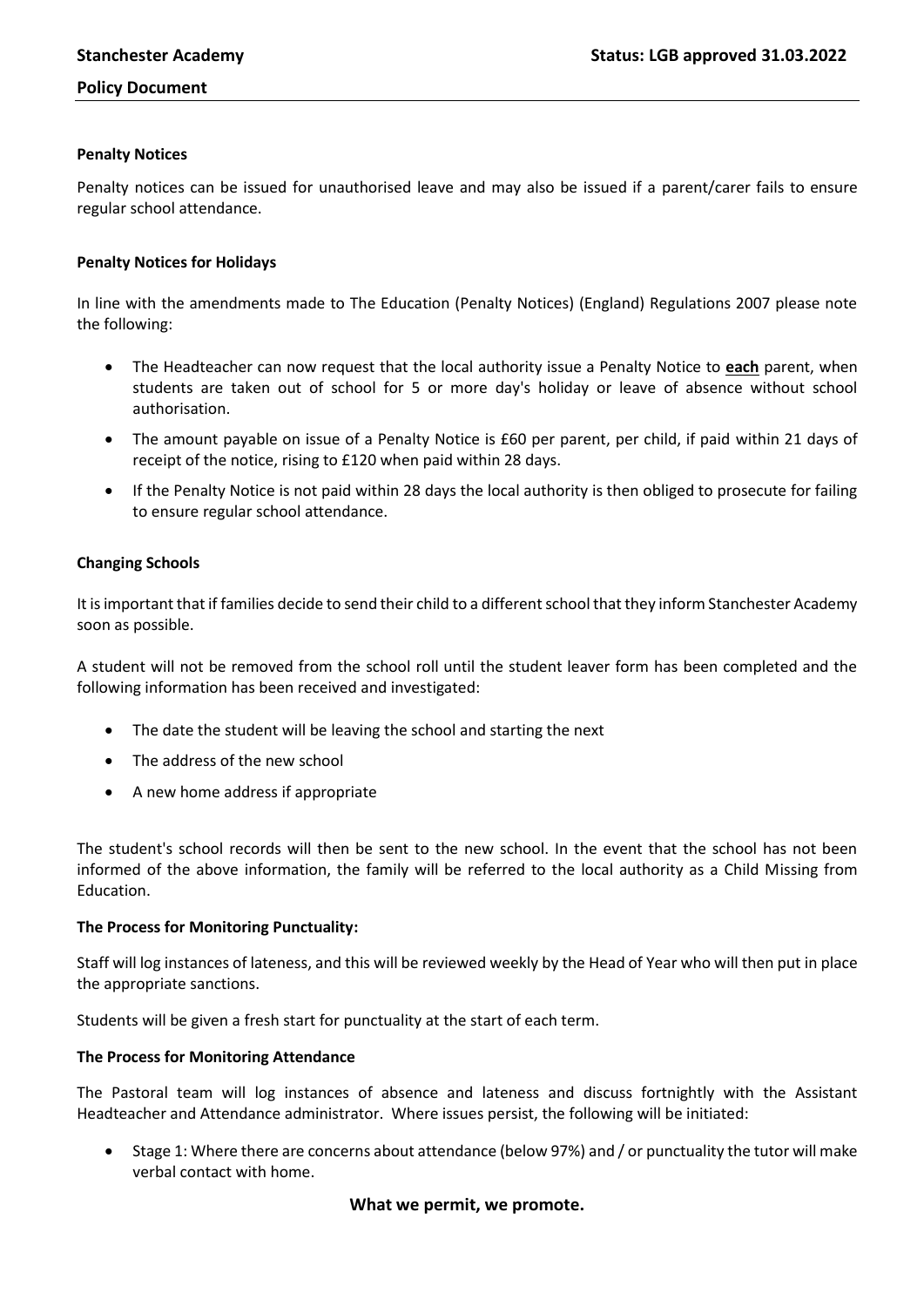- Stage 2: If the concerns persist the school will write to the parents/carers.
- Stage 3: If the concerns persist the school will arrange a meeting between the parent/carer and Head of Year or Attendance Officer. An Attendance Support Plan will be put into place.
- Stage 4: If the concerns persist the school will make a formal referral to the Team Around the School for further support and guidance from the Local Authority Educational Safeguarding Service.

Should concerns persist the Attendance Officer/ESS/Head of Year will agree action (as above) and where necessary meet with the parents/carers. Please note that ultimately the Local Authority can take legal action.

## **Rewarding Attendance**

At Stanchester Academy we understand the link between attendance and achievement. In order to promote positive attendance, we have the following attendance rewards in place.

- Weekly Prize Draw for each year group for all students with attendance over 97% that week.
- Punctuality Draw for each tutor group with no lates to school or lessons logged that week.
- Half termly letters home for those with 100% attendance each half term.
- Additional achievement points for the tutor group in each year group with the most improved attendance each week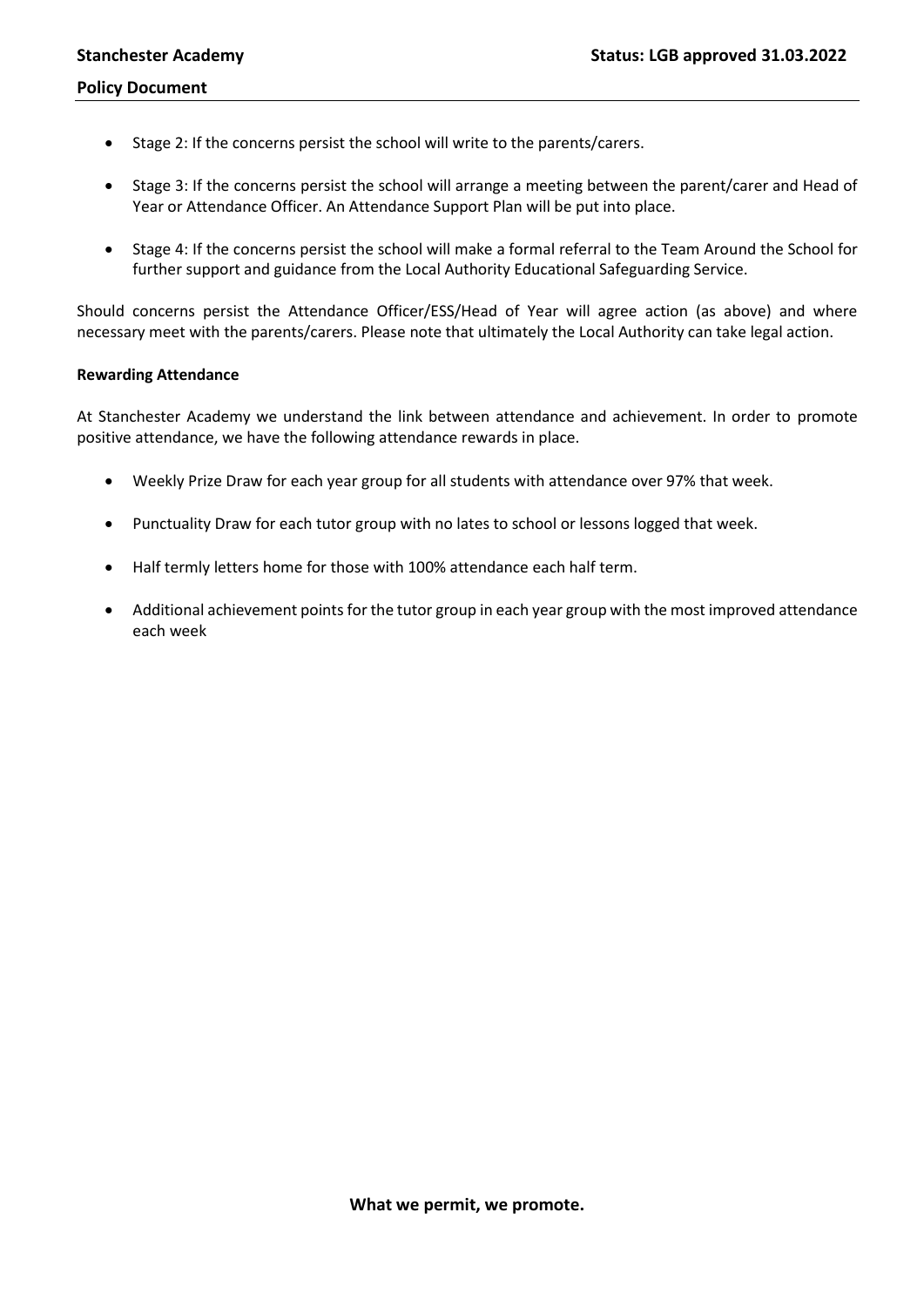#### **Attendance Procedures:**

# **Attend to Achieve**



#### Under 90%

Students with attendance of under 90% are categorised as persistent absentees. Senior leaders will review the case and may request intervention from the Education Safeguarding service.

#### Under 97%

Tutors will contact home when students' attendance falls below 97% An Attendance Concern Letter will be sent when attendance falls below 96% If attendance falls below 95% an attendance support plan meeting will take place. Follow the attendance support meeting a continuing fall in attendance will result in referral to Team around the School for further support mechanisms. Students with attendance below 92% may receive written confirmation of no further authorised absence without medical evidence.

#### 97% or above

Weekly prize draw in assemblies for each year group. Certificates and letters home for all students with 100% each half term.

# **Attend to Achieve**



. Teachers complete registers in first 5 minutes of all lessons - Products complete registers in this commetes of<br>All N codes checked with teachers and parents<br>- Attendance Admin sends truancy call . All students who are late put in after school detention the following day

.<br>• HOY pull over 96% prize draw in assembly



Daily

Attendance dead share weekly Attendance hepore with Whole Bendor, real order of the Group Board - Attendance Administrator sends N Emails to parents to chase an outstanding codes which will then change to O Codes

.<br>Tutors call all students who are newly under 97% to raise attendance concern (log on EduKey)

- Pastoral Co-Ordinators organise Attendance concern meetings for students under 95%<br>- Pastoral Co-Ordinators organise Attendance concern meetings for students under 95% . Attendance Lead share weekly Attendance Report with Whole School, Year Group & Reg Group Data

. Pastoral Co-Ordinators complete TAS referrals for those under 92% where attendance concern meetings have not improved things - Attendance lead creates attendance report for SLT & Governors